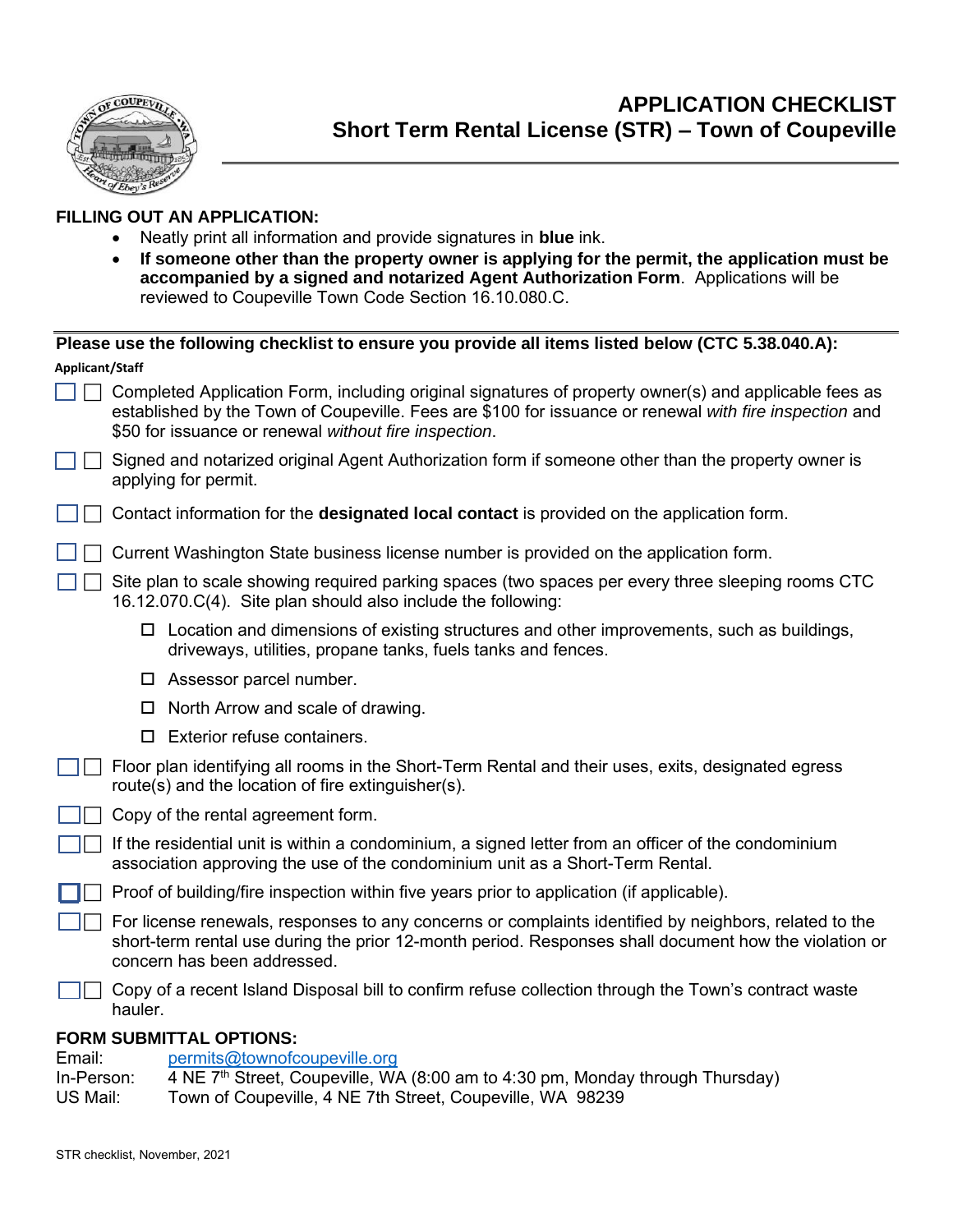# TOWN OF COUPEVILLE

### Short-Term Rental License Application

(Non-transferrable and requires annual renewal)

A Short-Term Rental is the rental of a complete dwelling unit for periods of thirty or fewer consecutive days. Regulations for Short Term Rentals are codified in Chapter 5.36, 5.38 CTC and CTC 16.10.080.

Short-Term Rentals are permitted uses within commercial zones (HLC, TC, and GC). Except where legally established prior to December 1, 2019, Short-Term Rentals are prohibited in any residential zone (RR, LDR, RM 9,600, and HDR). From 1998 to 2019, legal establishment of a Short-Term Rental in a residential zone required a Conditional Use Permit. A legally established Short-Term Rental in a residential zone will retain eligibility to apply for a Short-Term Rental license provided the use is not discontinued for over one year, as further described in CTC 16.10.080(C)(2).

Where allowed by Chapter 16.08 CTC and in compliance with the limitations and requirements in Section 16.10.080 CTC, Short-Term Rentals do not require a land use permit but require an annual license. Operation of a Short-Term Rental without a valid Short-Term Rental license or in any manner inconsistent with the information provided in the application or the conditions of approval of the license is a violation of the Coupeville Town Code.

|                                                                                                                                                                                                           |                                                   | Application no.: _______________ Date received: ___________________ |                                                                                  |  |
|-----------------------------------------------------------------------------------------------------------------------------------------------------------------------------------------------------------|---------------------------------------------------|---------------------------------------------------------------------|----------------------------------------------------------------------------------|--|
|                                                                                                                                                                                                           |                                                   |                                                                     |                                                                                  |  |
| Owner and Local Contact Information                                                                                                                                                                       |                                                   |                                                                     |                                                                                  |  |
|                                                                                                                                                                                                           |                                                   |                                                                     |                                                                                  |  |
|                                                                                                                                                                                                           |                                                   |                                                                     |                                                                                  |  |
|                                                                                                                                                                                                           |                                                   |                                                                     |                                                                                  |  |
|                                                                                                                                                                                                           |                                                   |                                                                     |                                                                                  |  |
|                                                                                                                                                                                                           |                                                   |                                                                     |                                                                                  |  |
|                                                                                                                                                                                                           |                                                   |                                                                     |                                                                                  |  |
|                                                                                                                                                                                                           |                                                   |                                                                     |                                                                                  |  |
| Property Information:                                                                                                                                                                                     |                                                   |                                                                     | Owner's current Washington State business license (UBI) no. ____________________ |  |
|                                                                                                                                                                                                           |                                                   |                                                                     |                                                                                  |  |
|                                                                                                                                                                                                           | file number or other evidence of prior approval.) |                                                                     |                                                                                  |  |
|                                                                                                                                                                                                           |                                                   |                                                                     |                                                                                  |  |
|                                                                                                                                                                                                           |                                                   |                                                                     |                                                                                  |  |
| Is the residential unit part of a condominium? ______ (If yes, a signed letter from an officer of the condominium                                                                                         |                                                   |                                                                     |                                                                                  |  |
| association approving the use of a condominium unit as a Short-Term Rental is required.)<br>Is the unit part of a mixed-use development? _____ If yes, what other land uses are in the building or on the |                                                   |                                                                     |                                                                                  |  |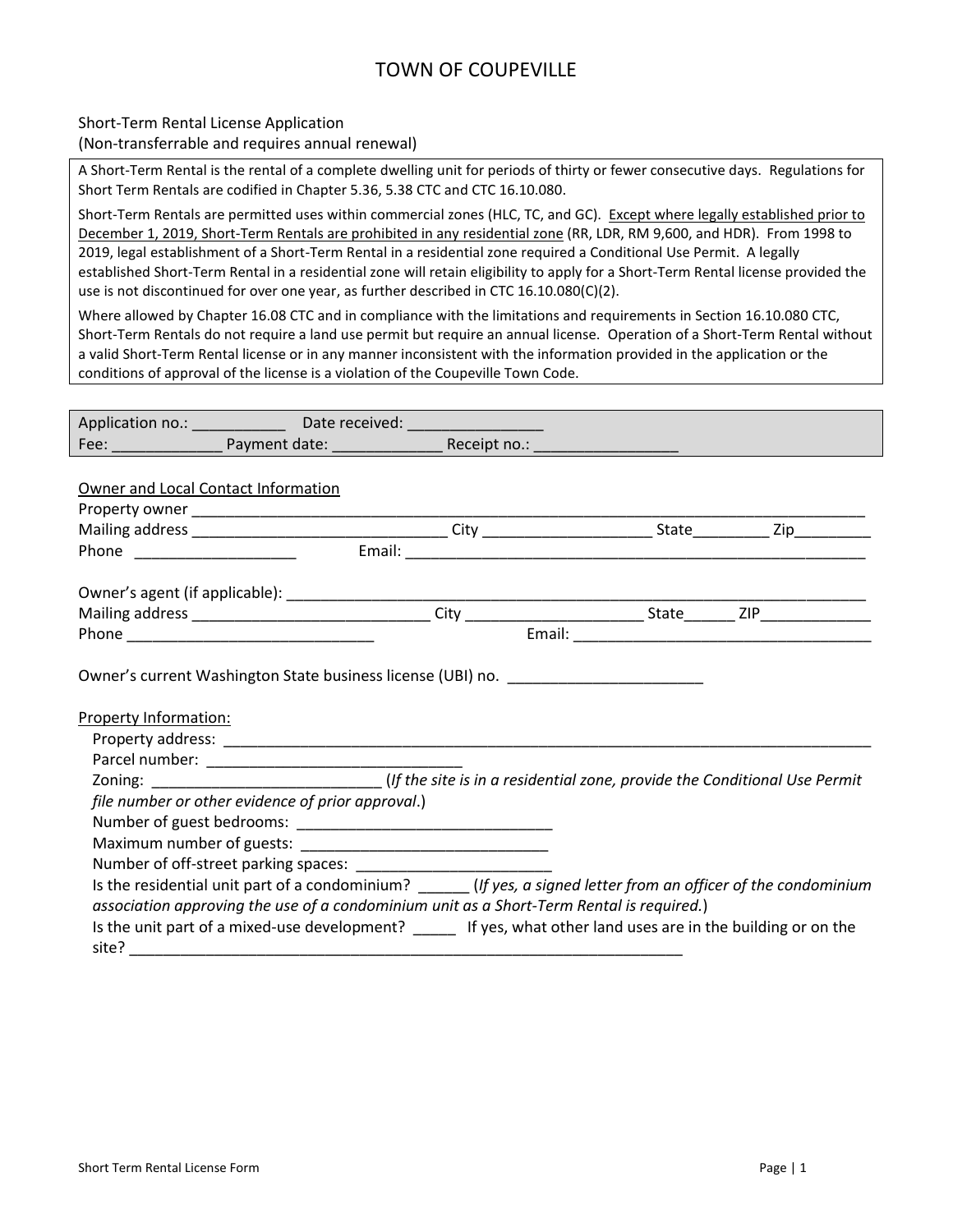## TOWN OF COUPEVILLE

#### **Signage**

Are new signs proposed? \_\_\_\_\_\_\_ (*If yes, a sign permit may be required. Any signage must comply with the regulations in Chapter 16.28 CTC.*)

### Public safety

Has the residential unit proposed for Short-Term Rental been approved as habitable space in accordance with the building codes in effect at the time of its construction or conversion? \_\_\_\_\_\_\_\_ (*If not, a building inspection may be required.*)

Has a fire inspection been conducted for a Short-Term Rental within the last five years?

Yes \_\_\_\_ Inspection date \_\_\_\_\_\_\_\_\_\_\_\_\_\_\_\_\_ (*If the inspection date is over one year from the application date, please complete the self-certification below.*)

No \_\_\_\_ (*A fire inspection must be conducted prior to issuance of the Short-Term Rental license.*)

#### **Life-safety self-certification.**

|                                                                   | Υ | N | Comment |  |  |
|-------------------------------------------------------------------|---|---|---------|--|--|
| Smoke detectors/alarms                                            |   |   |         |  |  |
| Smoke alarms are UL listed and functioning. If battery-operated,  |   |   |         |  |  |
| new batteries were installed within the last 12 months.           |   |   |         |  |  |
| Smoke alarms are installed in accordance with the manufacturer's  |   |   |         |  |  |
| instructions within each sleeping room, outside each sleeping     |   |   |         |  |  |
| room in the immediate vicinity of the bedroom(s), on each         |   |   |         |  |  |
| habitable floor of the building, and as otherwise required by the |   |   |         |  |  |
| building code.                                                    |   |   |         |  |  |
| Carbon monoxide (CO) alarms                                       |   |   |         |  |  |
| CO alarms are UL listed and functioning. If battery-operated, new |   |   |         |  |  |
| batteries were installed within the last 12 months.               |   |   |         |  |  |
| CO alarms are installed outside each sleeping room in the         |   |   |         |  |  |
| immediate vicinity of the bedroom(s) in accordance with the       |   |   |         |  |  |
| manufacturer's instructions, and as otherwise required by the     |   |   |         |  |  |
| building code. Where a fuel-burning appliance is within a         |   |   |         |  |  |
| bedroom, a CO alarm is installed within the bedroom.              |   |   |         |  |  |
| Fire extinguisher                                                 |   |   |         |  |  |
| A pressurized and functioning fire extinguisher with a minimum    |   |   |         |  |  |
| 2A-10BC rating is conspicuously located on an egress route.       |   |   |         |  |  |
| Egress windows                                                    |   |   |         |  |  |
| Windows within sleeping rooms are dimensioned and operable in     |   |   |         |  |  |
| accordance with the applicable adopted building codes.            |   |   |         |  |  |
| No rooms have been converted to sleeping rooms from other         |   |   |         |  |  |
| uses since the last fire inspection. Conversion to a sleeping use |   |   |         |  |  |
| from a previous non-sleeping use requires a building permit.      |   |   |         |  |  |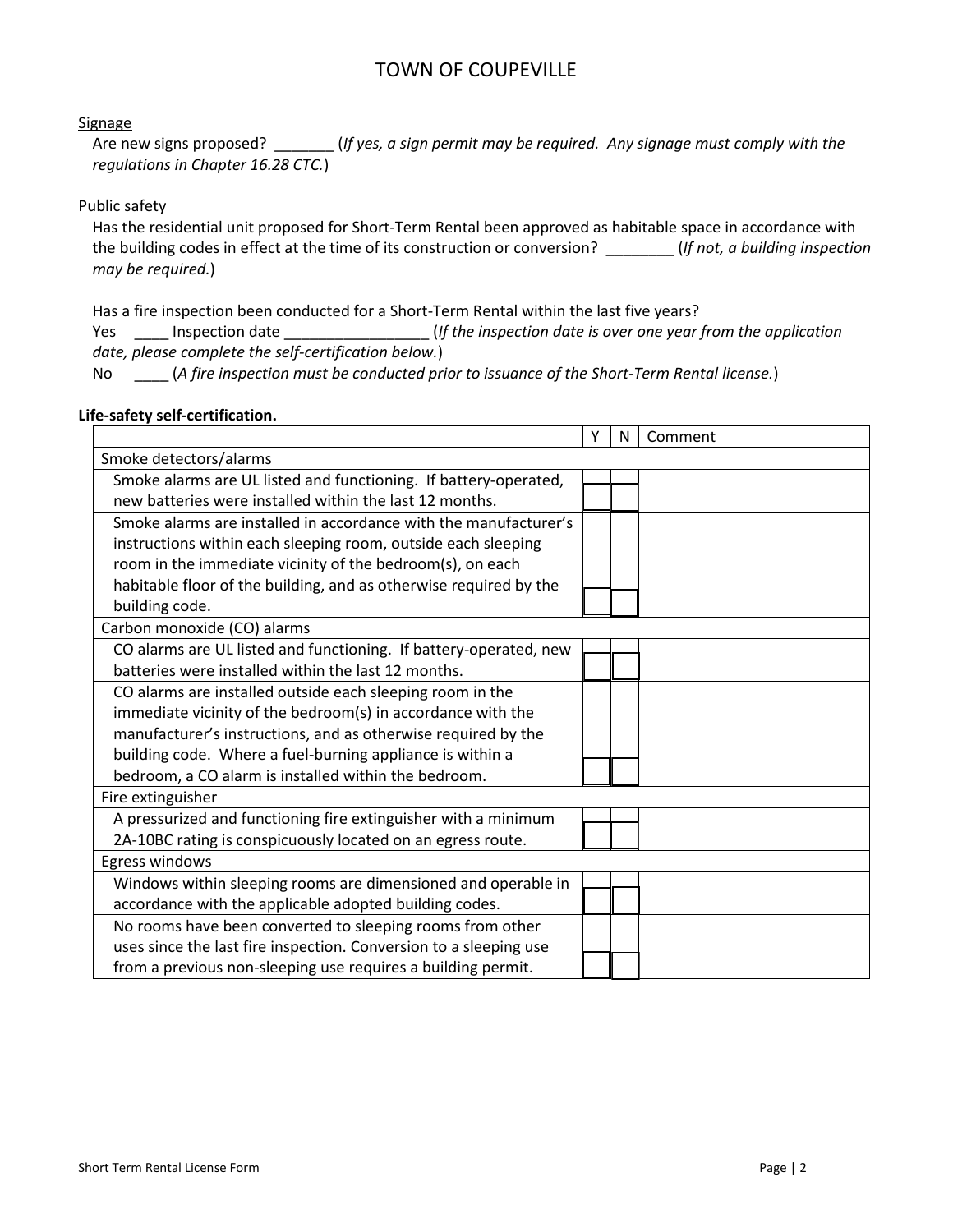## TOWN OF COUPEVILLE

Owner Declarations:

- I certify that I have read, understand, and will follow the Town of Coupeville regulations applicable to Short-Term Rentals.
- I certify that I am the property owner or that I have legal authority to sign on behalf of the owner(s).
- I certify that the local contact identified in this application will be available to respond in person to complaints or issues raised at the property licensed for Short Term Rental within one hour of notification at any time guests are in residence.
- I certify that all property improvements have been conducted, permitted, and inspected in compliance with codes in effect at the time they were constructed.
- I certify that any complaints from surrounding residents or property owners made to the owner or his/her/their local contact or agent within the preceding year, together with the name(s) of complainant(s) if known, have been communicated in writing to the Town.
- I certify under penalty of perjury that the information furnished by me within this application and associated documentation is true and correct to the best of my knowledge. I further agree to hold the Town of Coupeville harmless as to any claim (including costs, expenses, and attorney fees incurred in investigation and defense of such claim), which may be made by any person, including the undersigned, and filed against the Town of Coupeville where such claim arises out of the reliance of the Town, its officers, and employees, upon the accuracy of the information supplied to the Town as part of this application.

| $\ddot{\phantom{1}}$<br>Signature: | Printed Name: | vate. |
|------------------------------------|---------------|-------|
|                                    |               |       |

My relationship to the property is:

(Owner, corporate officer, on title, etc.):